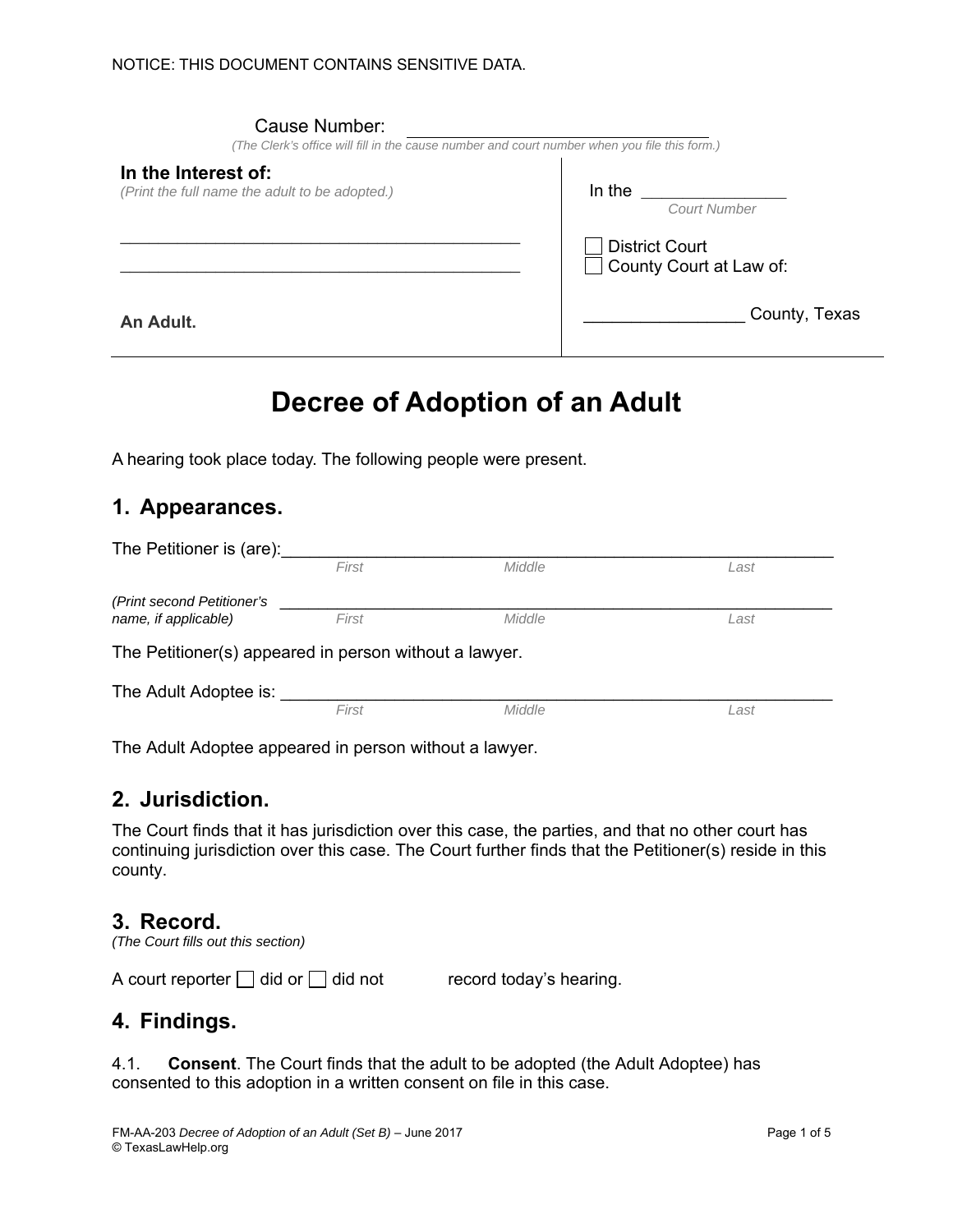4.2. **Court-ordered relationships**. The Court finds that there are no court-ordered relationships over the Adult Adoptee subject of this suit at this time.

4.3. **Personal information**. The Court finds the Adult Adoptee's personal information is as follows:

| a. | Adult Adoptee's current legal name                                                             |
|----|------------------------------------------------------------------------------------------------|
|    | is the Adult Adoptee subject of this suit.                                                     |
| b. | The name listed on Adult Adoptee's birth certificate is:                                       |
|    |                                                                                                |
| c. | Adult Adoptee's date of birth is: ____                                                         |
|    | Day<br>Month<br>Year<br>d. Adult Adoptee's place of birth is: $\frac{City}{City}$ County State |
|    | Country                                                                                        |
| е. | Adult Adoptee is: (Check one) Male Female                                                      |
| f. |                                                                                                |
| g. |                                                                                                |
|    |                                                                                                |
|    | h. All driver's license numbers issued to Adult Adoptee within the last 10 years are           |
|    | listed below:                                                                                  |
|    |                                                                                                |
|    |                                                                                                |
|    |                                                                                                |
|    | Or $\Box$ Adult Adoptee has not had a driver's license in the last 10 years.                   |
|    |                                                                                                |
| i. | Adult Adoptee's Social Security Number is: Andrew March 2014                                   |
|    | Or $\Box$ Adult Adoptee does not have a social security number.                                |
|    |                                                                                                |

j. Adult Adoptee *(Check one)*:

□ does not have an FBI (Federal Bureau of Investigations) number, SID (State Identification) number, or other reference number to a criminal history record.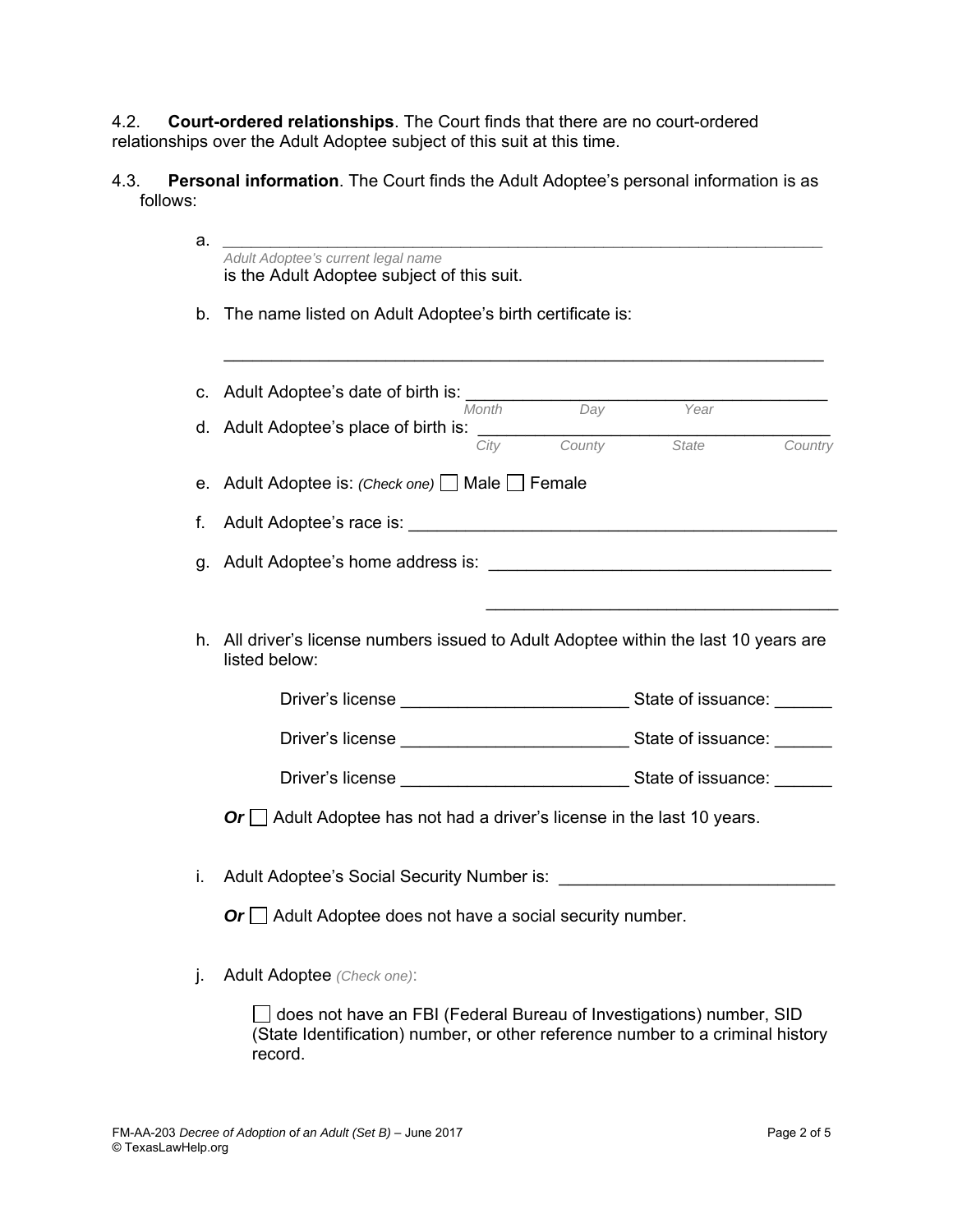Adult Adoptee's FBI number is:

Adult Adoptee's SID number is:

Adult Adoptee's other reference number to a criminal history record is:

 $\mathcal{L}_\text{max} = \frac{1}{2} \sum_{i=1}^n \frac{1}{2} \sum_{i=1}^n \frac{1}{2} \sum_{i=1}^n \frac{1}{2} \sum_{i=1}^n \frac{1}{2} \sum_{i=1}^n \frac{1}{2} \sum_{i=1}^n \frac{1}{2} \sum_{i=1}^n \frac{1}{2} \sum_{i=1}^n \frac{1}{2} \sum_{i=1}^n \frac{1}{2} \sum_{i=1}^n \frac{1}{2} \sum_{i=1}^n \frac{1}{2} \sum_{i=1}^n \frac{1}{2} \sum_{i=1}^n$ 

 $\mathcal{L}_\text{max} = \frac{1}{2} \sum_{i=1}^{n} \frac{1}{2} \sum_{i=1}^{n} \frac{1}{2} \sum_{i=1}^{n} \frac{1}{2} \sum_{i=1}^{n} \frac{1}{2} \sum_{i=1}^{n} \frac{1}{2} \sum_{i=1}^{n} \frac{1}{2} \sum_{i=1}^{n} \frac{1}{2} \sum_{i=1}^{n} \frac{1}{2} \sum_{i=1}^{n} \frac{1}{2} \sum_{i=1}^{n} \frac{1}{2} \sum_{i=1}^{n} \frac{1}{2} \sum_{i=1}^{n} \frac{1$ 

k. Adult Adoptee: *(Check one).*

 $\Box$  has not been charged with a class A or B misdemeanor or felony.

*Or* □ has been charged with the following class A or B misdemeanors or felonies.

| Offense                               |
|---------------------------------------|
| Cause Number                          |
| County                                |
| <b>Court Number</b>                   |
| Court □ District Court □ County Court |

| Offense                               |
|---------------------------------------|
| Cause Number                          |
| County                                |
| <b>Court Number</b>                   |
| Court □ District Court □ County Court |

| Offense                               |
|---------------------------------------|
| Cause Number                          |
| County                                |
| <b>Court Number</b>                   |
| Court □ District Court □ County Court |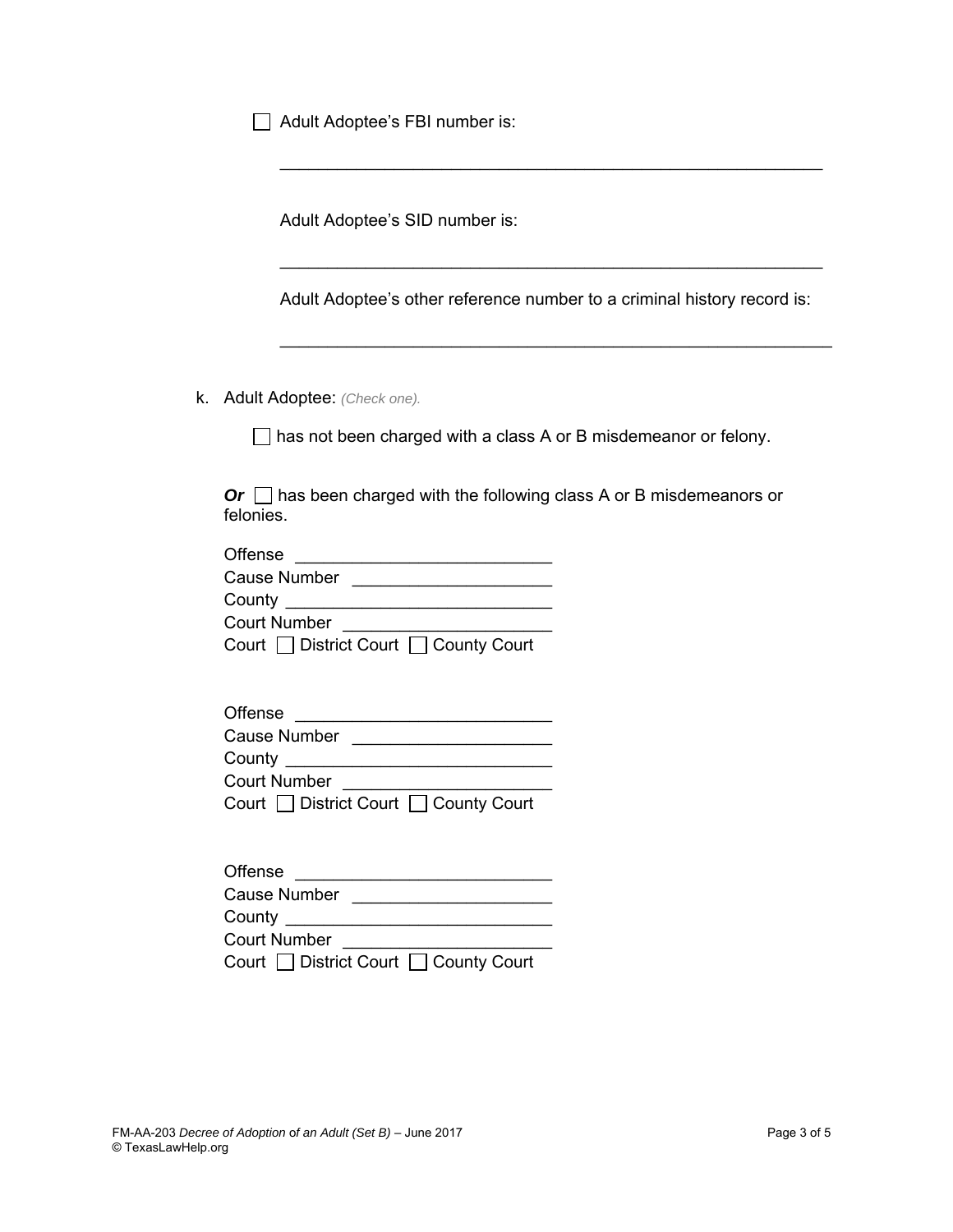l. Adult Adoptee: *(Check at least one).*

□ Has **not** been finally convicted of any felony.

- $Or \Box$  Has been finally convicted of a felony but was pardoned.
- *Or*  $\Box$  Has been the subject of a final felony conviction and: *(Check one.)*:

 At least two years have passed since Adult Adoptee has been released from jail. The certificate of discharge from the Texas Department of Criminal Justice is attached.

 At least two years have passed since Adult Adoptee has completed court ordered community supervision or juvenile probation.

m. Adult Adoptee: *(Check one).* 

 $\Box$  is **not** required to register as a sex offender.

 $\Box$  is required to register as a sex offender and has submitted a Sex Offender Update Form to local law enforcement and the proof of such submission is on file in this case.

- n. A legible and complete copy of Adult Adoptee's fingerprints are on file in this case.
- o. The requested name change is in the Adult Adoptee's interest or benefit and in the interest of the public.

# **5. Orders**

5.1. **Adoption Granted**. It is ORDERED that the adoption of the Adult Adoptee subject of this suit and the Petitioner(s) is GRANTED, and the Adult Adoptee is the:

 $(Check one)$  son daughter of the Petitioner(s) for all purposes.

#### 5.2. **Name Changed**. The Court ORDERS that Adult Adoptee's name is changed from:

\_\_\_\_\_\_\_\_\_\_\_\_\_\_\_\_\_\_\_\_\_\_\_\_\_\_\_\_\_\_\_\_\_\_\_\_\_\_\_\_\_\_\_\_\_\_\_\_\_\_\_\_\_\_\_\_\_\_\_\_\_\_\_\_\_\_\_\_\_\_\_\_\_\_\_

Current name: